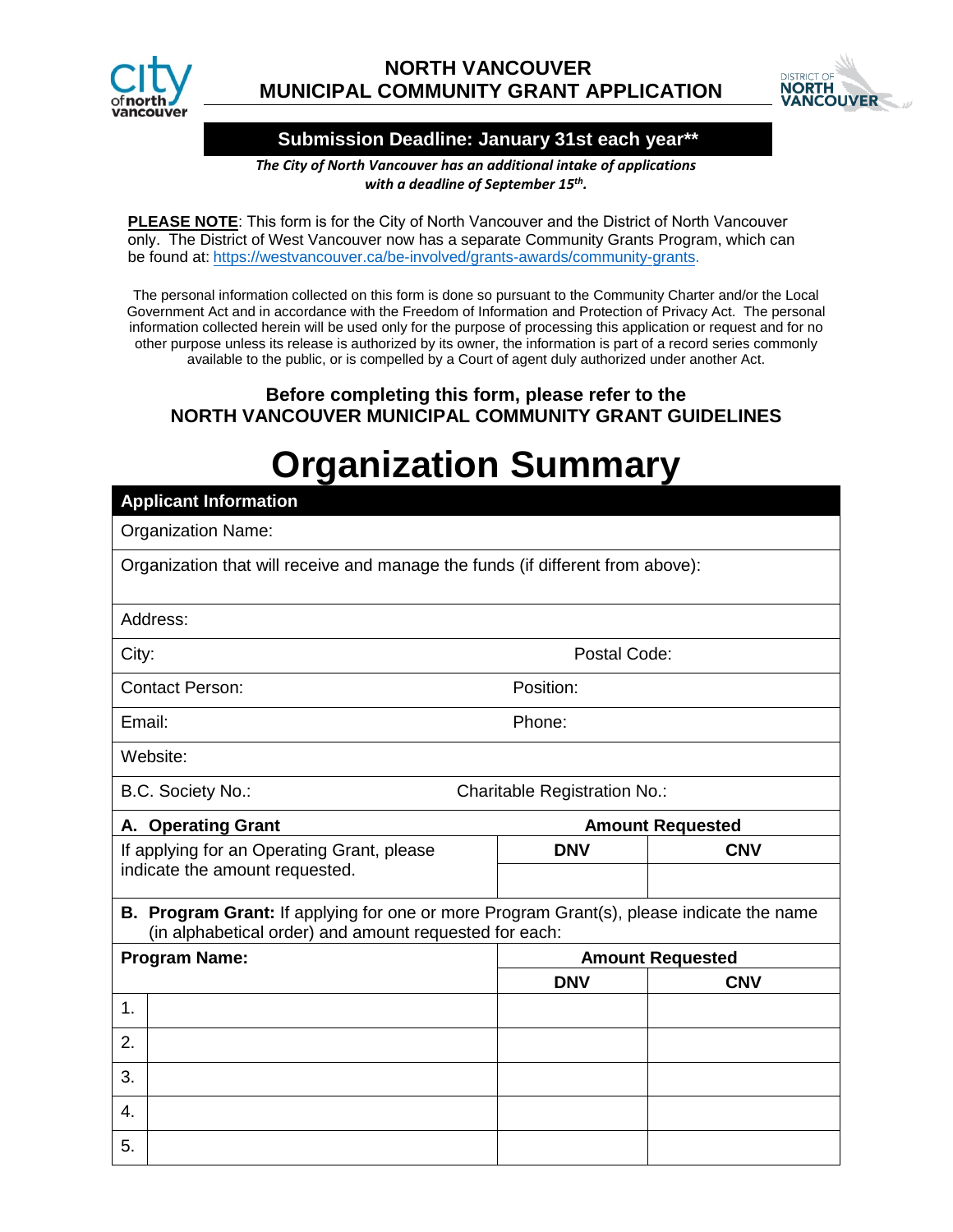| Briefly describe what your organization does and identify the key issues your organization<br>addresses (maximum 100 words.) |  |  |
|------------------------------------------------------------------------------------------------------------------------------|--|--|
|                                                                                                                              |  |  |
|                                                                                                                              |  |  |
|                                                                                                                              |  |  |
|                                                                                                                              |  |  |
|                                                                                                                              |  |  |
|                                                                                                                              |  |  |
|                                                                                                                              |  |  |
|                                                                                                                              |  |  |
|                                                                                                                              |  |  |
| <b>Staffing and Volunteers</b>                                                                                               |  |  |
| How many paid staff does your organization employ: F/T<br>P/T                                                                |  |  |
| How many volunteers does your organization have on an annual basis?                                                          |  |  |
| <b>Number of Volunteers</b>                                                                                                  |  |  |
| <b>Volunteer Hours</b>                                                                                                       |  |  |
| <b>Accessibility</b>                                                                                                         |  |  |
| How does your organization ensure your services are accessible and inclusive to:                                             |  |  |
| People with disabilities: (maximum 50 words)<br>a)                                                                           |  |  |
|                                                                                                                              |  |  |
|                                                                                                                              |  |  |
|                                                                                                                              |  |  |
|                                                                                                                              |  |  |
|                                                                                                                              |  |  |
| b) Culturally diverse communities: (maximum 50 words)                                                                        |  |  |
|                                                                                                                              |  |  |
|                                                                                                                              |  |  |
|                                                                                                                              |  |  |
|                                                                                                                              |  |  |
|                                                                                                                              |  |  |
| People of various social and economic backgrounds: (maximum 50 words)<br>$\mathsf{c}$                                        |  |  |
|                                                                                                                              |  |  |
|                                                                                                                              |  |  |
|                                                                                                                              |  |  |
|                                                                                                                              |  |  |
|                                                                                                                              |  |  |
|                                                                                                                              |  |  |